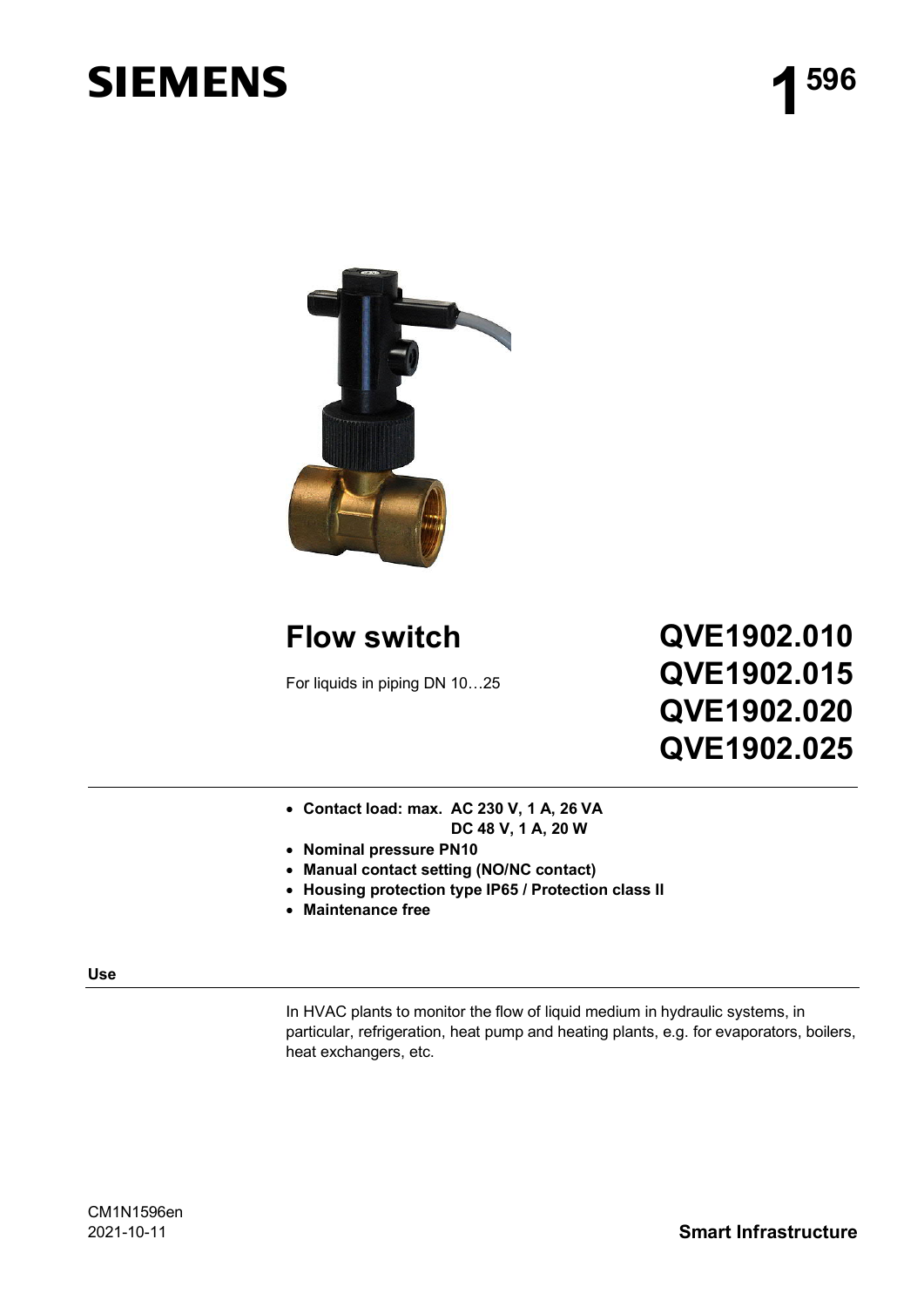| Type / ASN  | Order number (SSN) | Name        |
|-------------|--------------------|-------------|
| QVE1902.010 | S55720-S199        | Flow switch |
| QVE1902.015 | S55720-S200        | Flow switch |
| QVE1902.020 | S55720-S201        | Flow switch |
| QVE1902.025 | S55720-S202        | Flow switch |

#### **Ordering**

When ordering, please specify the quantity, type, and product name.

#### **Sizing**

Switching value table for water at 20 °C

|             |                                   | <b>Threading</b>              | $\mathbf{Q}_{\text{max}}$ | <b>Factory setting (range) [I/min]</b> |               |                |  |  |
|-------------|-----------------------------------|-------------------------------|---------------------------|----------------------------------------|---------------|----------------|--|--|
|             | <b>DN</b><br>Type (ASN)<br>[inch] |                               | [1/min]                   | $\overrightarrow{+}$                   |               |                |  |  |
| QVE1902.010 | DN 10                             | $G\%$                         | 20                        | 3.2(2.83.7)                            | 2.7(2.03.4)   | 3.6(3.14.1)    |  |  |
| QVE1902.015 | <b>DN 15</b>                      | $G\frac{1}{2}$                | 30                        | 4.2(3.64.9)                            | 3.4(2.84.0)   | 4.4(3.75.1)    |  |  |
| QVE1902.020 | <b>DN 20</b>                      | G <sup>3</sup> / <sub>4</sub> | 80                        | 7.6(6.98.4)                            | 7.1(6.18.2)   | 8.7(8.09.5)    |  |  |
| QVE1902.025 | DN 25                             | G1                            | 130                       | 12.0(10.813.3)                         | 10.5(8.912.1) | 13.1(12.014.3) |  |  |

#### **Engineering notes**

|  |  | <b>△</b> Warning |
|--|--|------------------|
|--|--|------------------|

- The flow switch QVE1902.0xx is not a safety component in terms of Directive 2006-42-EC.
- Operational safety of the supplied device is only guaranteed when used properly (monitoring the flow of liquids). Under no circumstances may the indicated limit values (see "Technical data") be exceeded.
- You must ensure that the materials used in the flow switch are sufficiently chemically and mechanically durable against the medium to be monitored as well as external influences.

### **Caution**

- Comply with maximum contact load for the reed contact. The maximum contact load indicated on the type label applies to Ohm loads only and may not be exceeded under any circumstances. High voltage or current spikes may occur when switching, in particular, inductive or capacitive loads (e.g. relay coils, capacitors). Even a short overload may destroy (fusing of contacts) or damage (reduced life cycle) reed contacts. Use appropriate and tested safety measures.
- Select suitable measures to prevent the medium from freezing. Do not operate, e.g. testing, the flow switch using pure water if operated in ambient temperatures of <4°C. Residual water in the flow switch may result in frost damage.

 $2/6$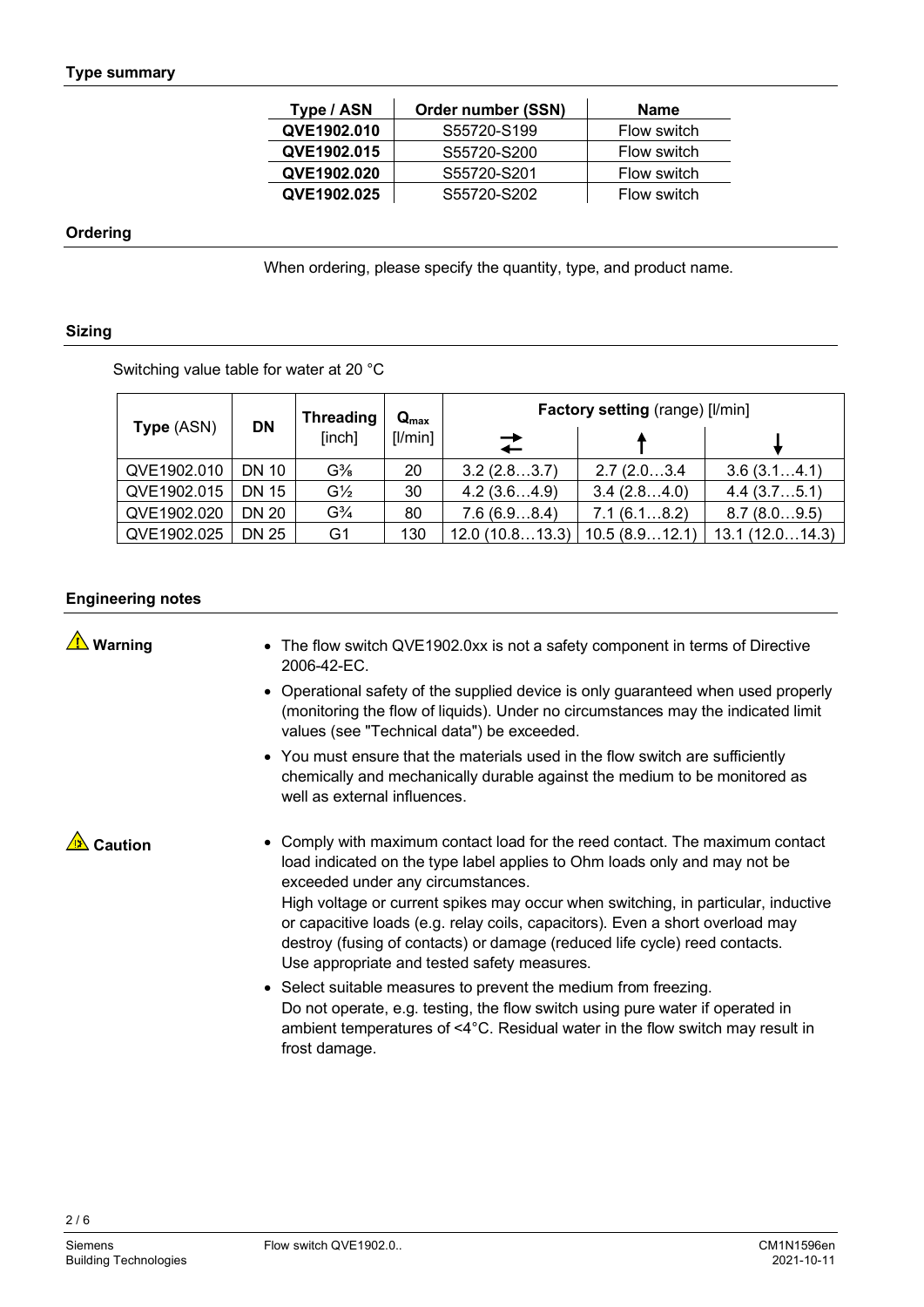- A smoothing section of at least 10 x or 5 x the pipe diameter respectively must be planned prior to and after intended location.
- First, clean the pipe system where the flow switch is installed and remove any magnetic particles, e.g. wielding residue.
- Do not use grease or oils to seal the flow switch or its piping.

horizontal, at a maximum angle of 45°, as well as

#### **Orientation**

• vertical

See illustration below



- Ensure when mounting that the arrow points parallel to the pipe axis and indicates the direction of flow.
- Install the section of piping for the flow switch the same as a valve in the existing piping.

#### **Installation notes**

**<u></u>***A* Warning

- Comply with all local regulations on electrical systems.
- Only qualified personnel may do the electrical installation.
- Always de-energize the system before connecting the wires of the mains cable.
- The connecting cable to relieve tension has a reserve loop so that there is sufficient "play (cable)" when making fine adjustments to the switching unit.

 $3/6$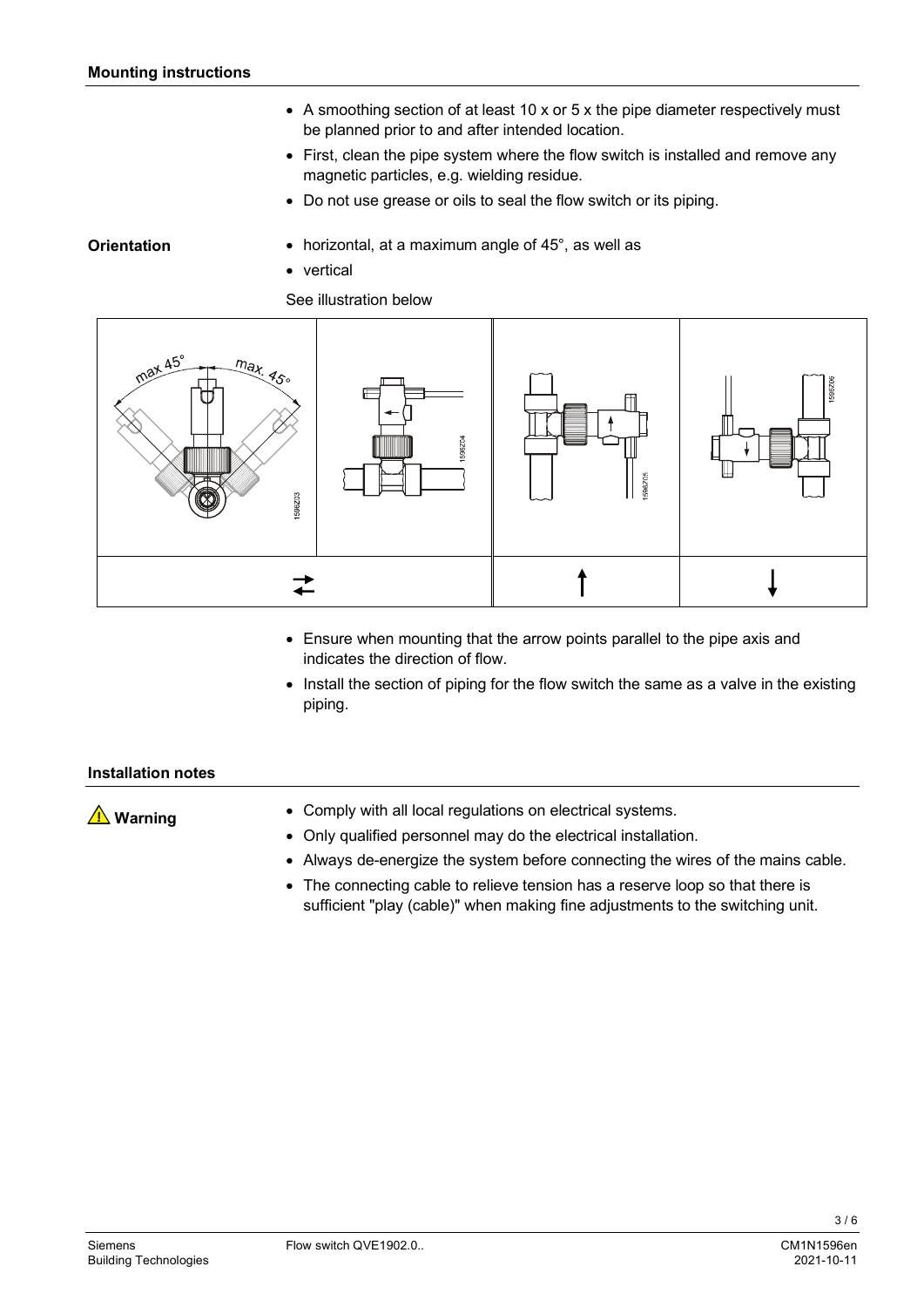#### **Commissioning notes**

Contact type factory setting

NO or NC contact

The switching unit is factory set as a make contact, i.e. the reed contact opens if the set switching point is breached.

| Type of contact | <b>Setting</b>     |            | <b>Electric contact</b> |  |
|-----------------|--------------------|------------|-------------------------|--|
| NO              | <b>RED</b> arrow   | increasing | closing                 |  |
| (closer)        |                    | decreasing | opening                 |  |
| NC.             |                    | increasing | opening                 |  |
| (opener)        | <b>WHITE arrow</b> | decreasing | closing                 |  |

#### Setting the switching unit

The setting can be changed as needed by the customer:

- Loosen the locking screw (Phillips-head screw) and position the switching unit until the red or white arrow are visible at the entry of the switching contact guide for a desired normally open (NO) or normally closed (NC) contact respectively.
- You can use the arrow length to make fine adjustments to the switching point: Adjust to the arrowhead means: Switching point is at a lower flow rate. Adjust to the arrow end: Switching point is at a higher flow rate.
- Carefully retighten the locking screw.
- We recommend using thread locker to secure the locking screw on the switching unit after carrying out individual adjustments.

NO contact (red arrow) NO (white arrow)



#### **Operating notes**

- Please make sure that there are no external magnetic fields in the immediate vicinity of the flow switch, since these can impair device operation.
- Ensure that the maximum operating pressure is not exceeded.

#### **Service notes**

- **<u>A</u>** Warning
- Never remove a flow switch or its body from a system under pressure.
- The flow switch is maintenance-free and cannot be repaired by the user.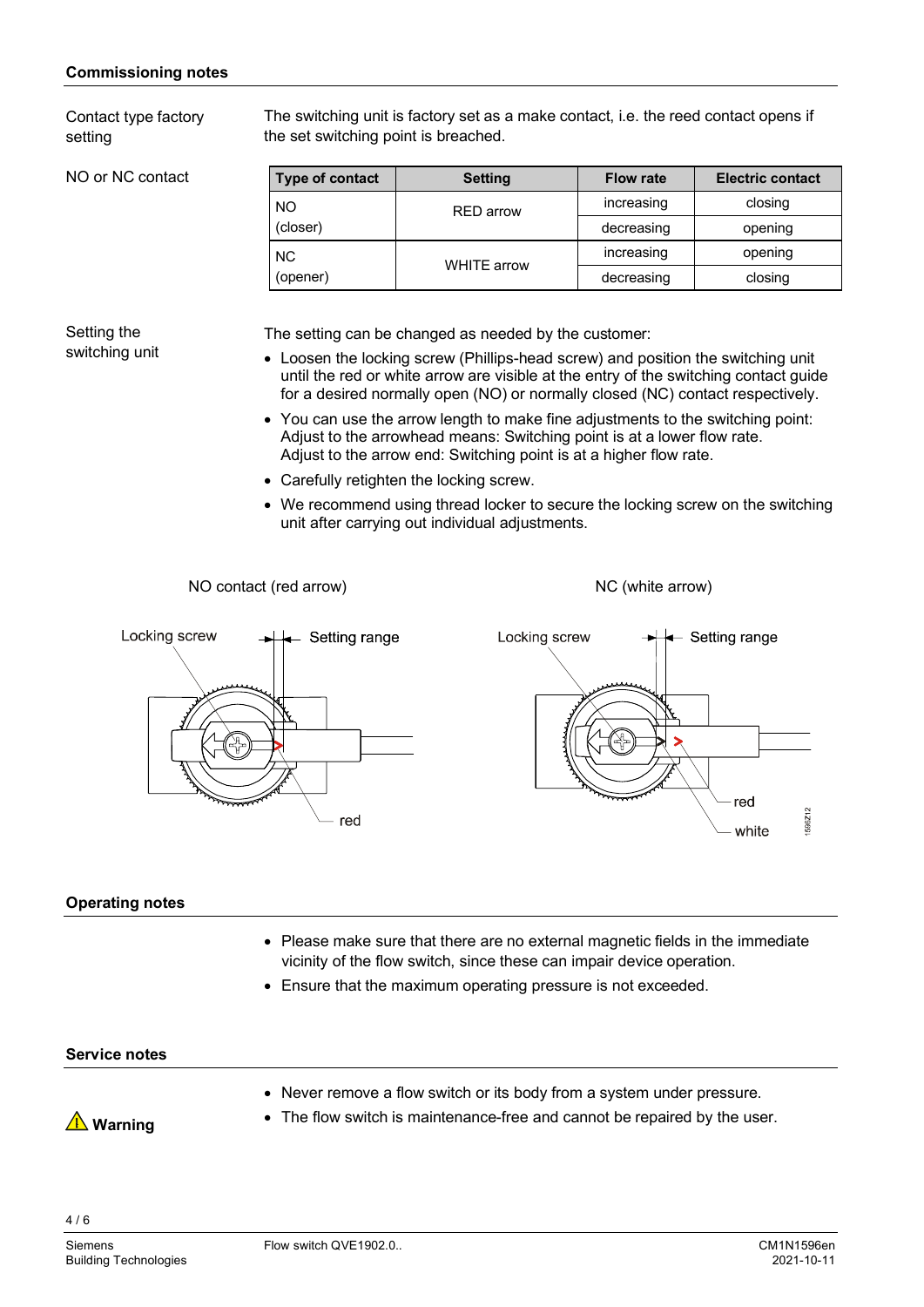#### **Disposal**

| $\boxtimes$ | The device is considered an electronic device for disposal in accordance with<br>European Directive and may not be disposed of as domestic waste. |
|-------------|---------------------------------------------------------------------------------------------------------------------------------------------------|
|             | Use only designated channels for disposing the devices.<br>Comply with all local and currently applicable laws and regulations.                   |

| <b>Technical data</b>           |                                                                      |                                             |
|---------------------------------|----------------------------------------------------------------------|---------------------------------------------|
| <b>Functional data</b>          | Field of use                                                         |                                             |
| general                         | Permissible media                                                    | All liquids                                 |
|                                 |                                                                      | (not suitable for ammonia)                  |
|                                 | Medium temperature                                                   | -20100 °C (Medium may not freeze)           |
|                                 | Piping diameter                                                      | DN 1025                                     |
|                                 | Nominal pressure                                                     | <b>PN 10</b>                                |
|                                 |                                                                      | (piping approved for PN 25)                 |
| Switching function              | Contact                                                              | Closes as flow increases *)                 |
|                                 |                                                                      | Opens as flow decreases *)                  |
|                                 | Type of switch                                                       | Reed contact                                |
|                                 | Max. contact rating                                                  | AC 230 V, 1 A / DC 48 V, 1 A                |
|                                 | Max. switching capacity                                              | 26 VA or 20 W                               |
|                                 | Length of connecting cable/cross section 1.5 m / 0.5 mm <sup>2</sup> |                                             |
|                                 | External supply line protection (EU)                                 | Fuse slow max. 4 A                          |
|                                 |                                                                      | or                                          |
|                                 |                                                                      | Circuit breaker max. 6 A                    |
|                                 |                                                                      | Characteristic B, C, D according to         |
|                                 |                                                                      | or                                          |
|                                 |                                                                      | Power source with current limitation of     |
|                                 |                                                                      | max. 6 A                                    |
|                                 | Switching point adjustment                                           | Manual, set at the factory to the middle of |
|                                 |                                                                      | the setting range                           |
|                                 | Setting range                                                        | See Sizing on page 2                        |
| Degree of protection            | Protection class                                                     | II according to EN 60730-1                  |
|                                 | Housing                                                              | IP65 according to EN 60529                  |
| <b>Environmental conditions</b> | Storage, transportation, operation                                   |                                             |
|                                 | Temperature                                                          | $070$ °C                                    |
|                                 | Humidity                                                             | <95 % r.h.                                  |
| <b>Standards and Directives</b> | Product standard                                                     | EN 60204-1                                  |
|                                 |                                                                      | Safety of machinery - Electrical            |
|                                 |                                                                      | equipment of machines                       |
|                                 | EU Conformity (CE)                                                   | CM1T1596xx <sup>**)</sup>                   |
| Dimensions / Weight             | Excl. packaging                                                      | See under "Dimensions and weight"           |
| Material                        | Switching unit/connecting cable                                      | Polyamide / PVC                             |
|                                 | Housing and paddle system/piping                                     | PPE+PS Noryl FE1630PW / brass               |
| Housing color                   |                                                                      | <b>Black</b>                                |
|                                 |                                                                      |                                             |

\*) Applies to delivery state (switching function can be inverted as needed).

\*\*) The documents can be downloaded from http://siemens.com/bt/download.